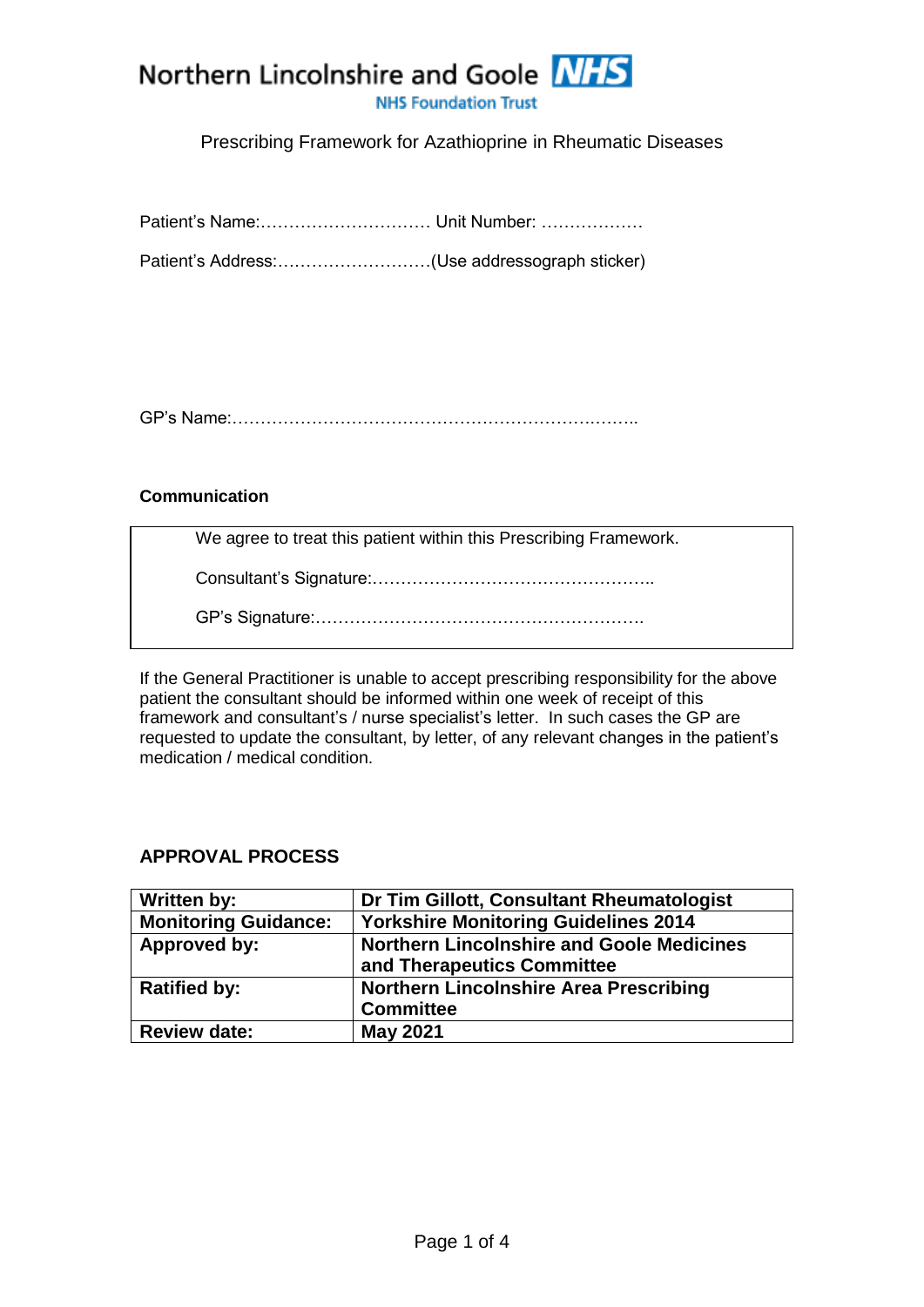Northern Lincolnshire and Goole NHS

**NHS Foundation Trust** 

#### **Background**

DMARDs are fundamental to arresting the disease process in Rheumatoid Arthritis and other inflammatory arthritides. While early initiation of therapy is essential to arrest the disease process, sustained use is vital if disease suppression is to be maintained. Prolonged therapy requires long-term monitoring for toxicity and safety profile

Azathioprine is a DMARD that may be used for rheumatoid arthritis (NICE Clinical Guideline 79, [www.nice.org.uk/cg79\)](file:///F:/Users/David/AppData/Local/Microsoft/Windows/Temporary%20Internet%20Files/Content.IE5/WKPKHJB9/www.nice.org.uk/cg79) and other rheumatic diseases e.g. S.L.E. and vasculitis.

These guidelines aim to provide a framework for the prescribing of Azathioprine by GPs and to set out the associated responsibilities of GPs and hospital specialists who enter into the shared care arrangements.

| <b>AZATHIOPRINE</b> |                                                                                         |  |  |  |
|---------------------|-----------------------------------------------------------------------------------------|--|--|--|
| Dose:               | Treatment is usually started at one 50mg tablet daily with or after breakfast           |  |  |  |
|                     | for the first week. Subsequently, if no problems occur, the dose is usually             |  |  |  |
|                     | increased weekly to 100mg daily and then 150mg daily, taken at the same                 |  |  |  |
|                     | time or in divided doses with meals. The dose is usually increased up to                |  |  |  |
|                     | 2.5mg/kg per day and occasionally more if needed.                                       |  |  |  |
| <b>Baseline</b>     | FBC/U&E/LFT                                                                             |  |  |  |
| Tests:              | <b>Consider TPMT</b>                                                                    |  |  |  |
|                     | Consider Hepatitis B and C                                                              |  |  |  |
|                     | <b>Consider Pregnancy test</b>                                                          |  |  |  |
| Routine             | Repeat FBC/U&E/LFT:                                                                     |  |  |  |
| Monitoring:         | 2 weekly for 2 months (0-2 months)                                                      |  |  |  |
|                     | Monthly for 4 months (2-6 months)                                                       |  |  |  |
|                     | Then 3 monthly (assuming dose stable) (*Consider more frequently if high dosage         |  |  |  |
|                     | or if renal or hepatic impairment). Patients could be guided to have a blood test       |  |  |  |
|                     | (e.g. for CRP) just prior to their secondary care appointment.                          |  |  |  |
| Indications         | Stop medication and contact the Rheumatology service if:                                |  |  |  |
| for stopping:       | $\langle 3.5 \, 10^{9}$ L or below local normal range<br><b>WCC</b>                     |  |  |  |
|                     | Neutrophils < $2.0\ 10^{9}/L$ or below local normal range                               |  |  |  |
|                     | $\langle 150\,10^{9}$ L or below local normal range<br>Platelets                        |  |  |  |
|                     | AST or $ALT > 3$ times normal range (iu/L)                                              |  |  |  |
|                     | Mouth or throat ulceration                                                              |  |  |  |
|                     | Unexplained bruising or bleeding                                                        |  |  |  |
|                     | Fever/nausea/vomiting/diarrhoea                                                         |  |  |  |
|                     | Diffuse alopecia<br>Refer to hospital specialist - time to response 6 weeks to 3 months |  |  |  |
| Assessment of       |                                                                                         |  |  |  |
| Response:           |                                                                                         |  |  |  |
| <b>Additional</b>   | Patients deficient in thiopurine methyltransferase (TPMT) enzyme<br>$\bullet$           |  |  |  |
| information:        | are at increased risk of haematological toxicity                                        |  |  |  |
|                     | Renal or hepatic dysfunction – consider need for dose reduction to<br>$\bullet$         |  |  |  |
|                     | avoid haematological toxicity.                                                          |  |  |  |
|                     | Live vaccines should not be administered $+$ avoid for 6 months                         |  |  |  |
|                     | after stopping. Zoster vaccine may be considered when dosage is                         |  |  |  |
|                     | low.                                                                                    |  |  |  |
|                     | Consider check Varicella Zoster Virus status                                            |  |  |  |
|                     | Surveillance for skin cancer - monitoring of skin for any new                           |  |  |  |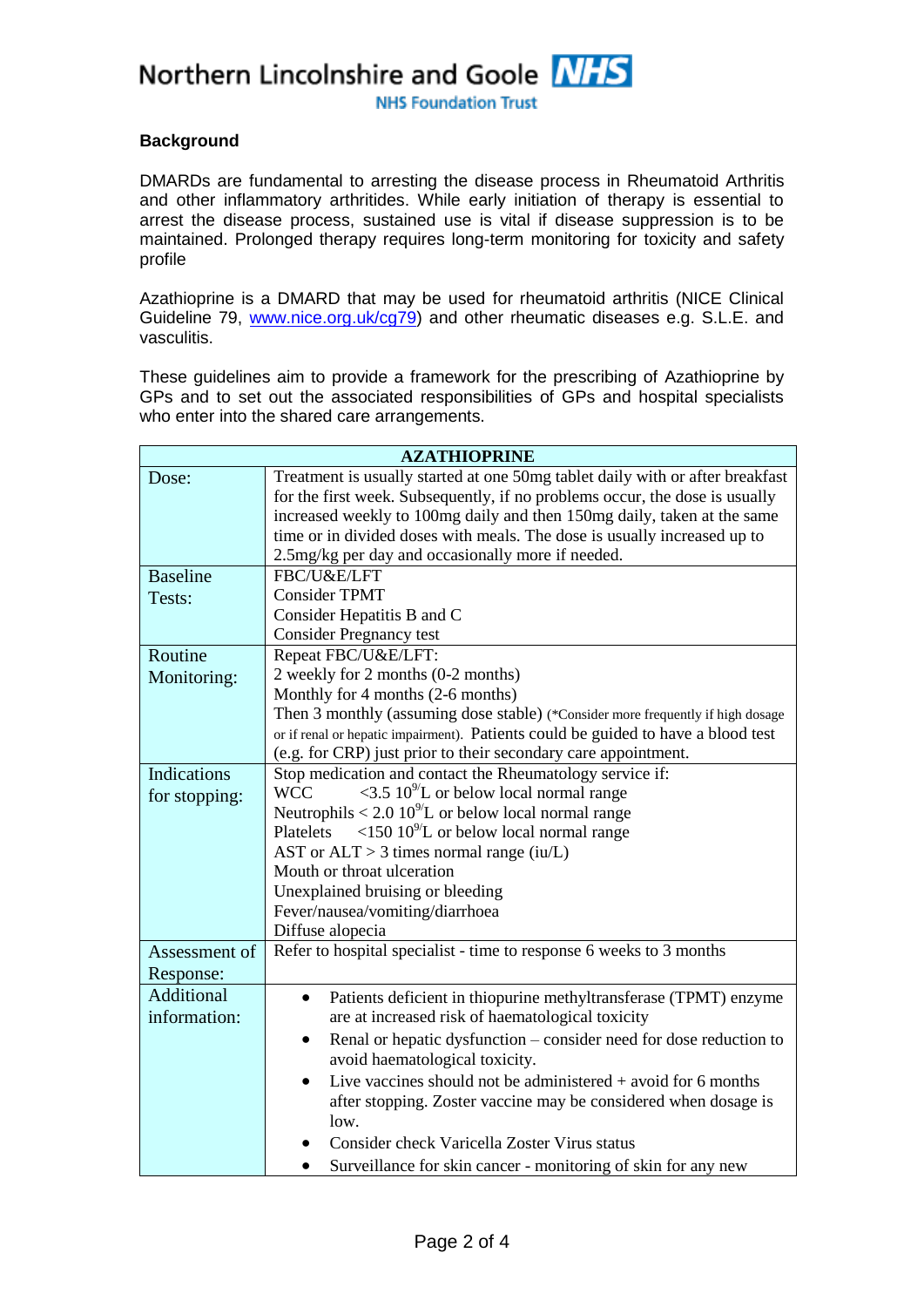# Northern Lincolnshire and Goole NHS

| <b>NHS Foundation Trust</b>                                                        |                                                                            |  |  |  |
|------------------------------------------------------------------------------------|----------------------------------------------------------------------------|--|--|--|
|                                                                                    | lesions and/or changes. Provide advice on sunscreen and                    |  |  |  |
|                                                                                    | protective clothing.                                                       |  |  |  |
|                                                                                    | Important drug reactions:                                                  |  |  |  |
|                                                                                    | • Allopurinol, oxypurinol and thiopurinol - reduced elimination of         |  |  |  |
|                                                                                    | azathioprine and 6-mercaptopurine, reduce dose by one quarter of original  |  |  |  |
|                                                                                    | dose. • Warfarin - reduced anticoagulant effect. • Captopril and possibly  |  |  |  |
|                                                                                    | other ACE inhibitors - increased risk of myelosuppression. ● Co-           |  |  |  |
|                                                                                    | trimoxazole and trimethoprim - increased risk of myelosuppression.         |  |  |  |
|                                                                                    | •Clozapine - increased risk of agranulocytosis. •Sulfasalazine, mesalazine |  |  |  |
|                                                                                    | and olsalazine - possible increased risk of leucopenia.                    |  |  |  |
| Pregnancy $\&$                                                                     | Please contact the Rheumatologist if patient considering conceiving or in  |  |  |  |
| Breastfeeding:                                                                     | case of pregnancy.                                                         |  |  |  |
|                                                                                    | Azathioprine may be continued during pregnancy and when                    |  |  |  |
|                                                                                    | breastfeeding where the benefit is deemed to outweigh potential            |  |  |  |
|                                                                                    | risk e.g. in SLE or colitis                                                |  |  |  |
| Please refer to licensed datasheet for more comprehensive prescribing information: |                                                                            |  |  |  |
| http://www.medicines.org.uk/EMC/medicine/2881/SPC/Imuran+Tablets+25mg/             |                                                                            |  |  |  |
|                                                                                    |                                                                            |  |  |  |